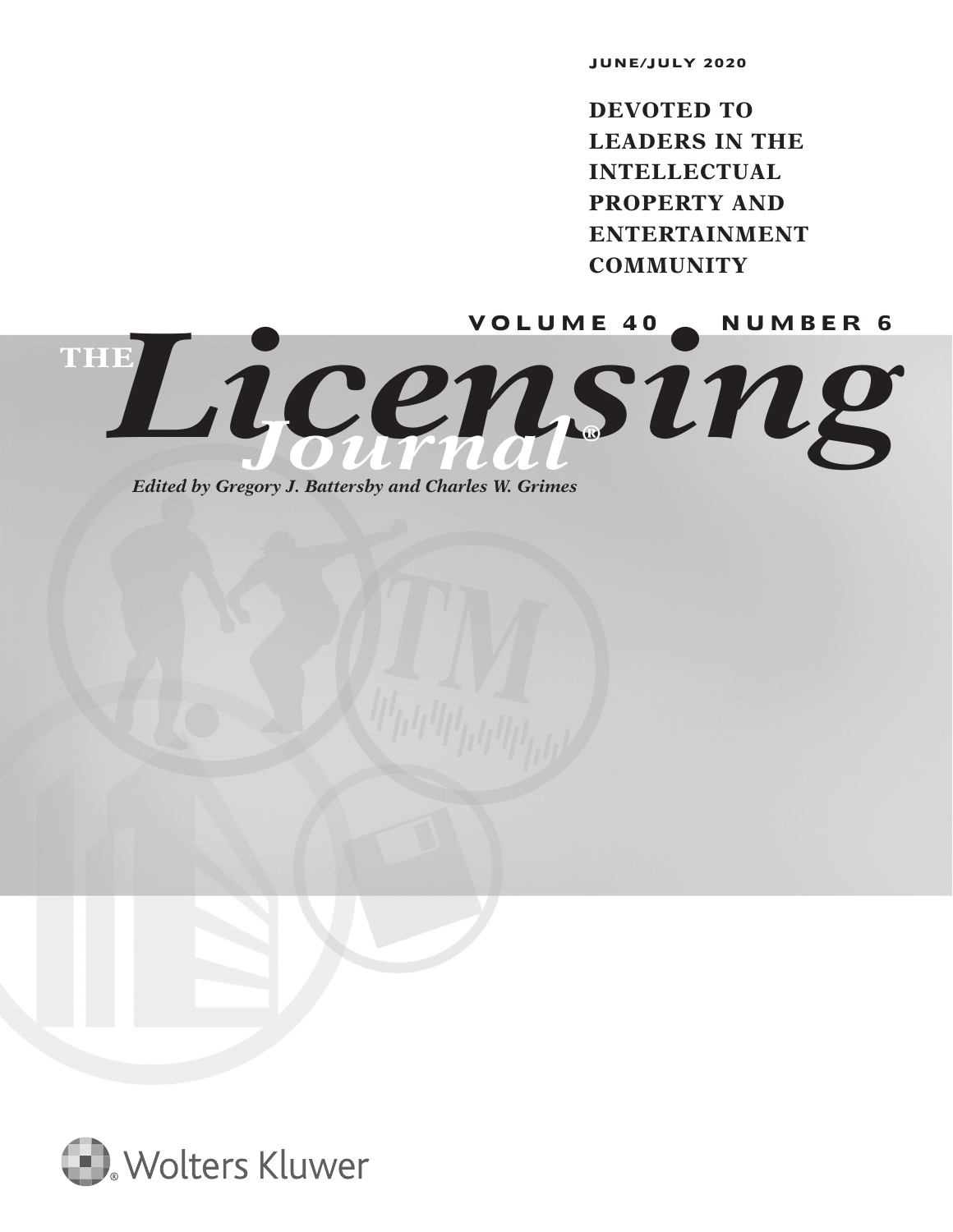

## **Advertising Terri J. Seligman**

## **Celebrity Talk-Back**

Remember the Grammy's a few years back, when Arby's shouted out to Pharrell Williams on Twitter, requesting the return of its hat? And Pharrell, good sport that he was, tweeted back at the restaurant chain, accusing it of starting a "roast beef"? Other brands with hat-wearing trademarks jumped into the action. Hilarity and rampant re-tweeting ensued. A social media win for all involved.

Unfortunately, that exchange was the bane of advertising lawyers everywhere: the celebrity was perfectly game about having a public exchange with a brand without (presumably) getting paid and he didn't sue. That result led to marketing teams everywhere demanding why, pray tell, they couldn't do the same thing. After all, say the marketers: (1) everyone talks about celebrities on social media, so why can't we? And (2) Arby's did it and didn't get sued.

We ad lawyers much prefer the unfortunate example set by Duane Reade who, readers may remember, really stepped in it by posting (without permission) a photograph of Katherine Heigl emerging from one of its stores with the easily recognizable Duane Reade shopping bag. Heigl sued for millions of dollars for the unauthorized use of her name and likeness for commercial purposes, in violation of her right of privacy and publicity under New York law, false endorsement under the Lanham Act and unfair competition. (New York's statute, like those of many other states, requires the written consent of any individual whose name or likeness is used for commercial purposes.) We prefer that example, not because we're filled with schadenfreude, but because it helps us in counseling our clients that engaging with celebrities in social media without their permission can be a risky move.

## **Commercial Speech by Brand Owners: Factors to Consider**

And it is. Because unlike "everyone" (*e.g.*, your cousin, your neighbor, you), a brand may be engaged in commercial speech when posting on social media—at least that's what celebrity plaintiffs will argue if they object to the brand's use of their name or likeness. Like most advertising issues, however, this one is a little more complicated than just "it's risky" and the counseling is a little more nuanced than just "for godsakes, don't do it!" There may well be good arguments for why the post could be considered editorial or newsworthy (that is, not commercial) and that the celebrity at least implicitly consented for the brand's engagement with them on social media.

Here are some of the factors we consider:

Who started it? Arby's really lucked out by starting the exchange itself and getting a positive response (rather than a demand letter). But sometimes oh lucky day!—the celebrity talks to the brand first, calling the brand out by name, and maybe even using the "@" symbol to really get the brand's attention. Sounds like consent, right? So, acknowledging that call-out is probably okay. However, amplifying the exchange or including an explicit marketing message in the response could significantly change the analysis.

Is there a brand pile-on happening? Did the celebrity say or do something that is attracting attention from everyone and their mother, including lots of other brands? As everyone knows, doing what others are doing doesn't make it safe, but in this scenario, the fact that everyone is jumping into the fray makes the whole discussion seem more newsworthy (that is, maybe not commercial speech). And it might make it less likely that the celebrity will go after any one particular brand. Consider, though, do you want to be the brand going first?

Does it seem that the celebrity's appearance in your clothing, in your store, eating your food, or otherwise engaging with your company's products on social media (which is what's making your social media team salivate) purposeful? Like, are they holding up the wrapper for your sandwich with the logo front and center? Again, like an "@" sign, if it seems like the celebrity is saying hi to the brand, the brand can probably say hi back; the celebrity is at least implicitly consenting to the public conversation. (But *see* caveats above.)

Who is the celebrity involved? Do they have a track record of filing or threatening right of publicity actions? The fact that someone has not sued before certainly isn't dispositive of their willingness to allow brands to use their name or